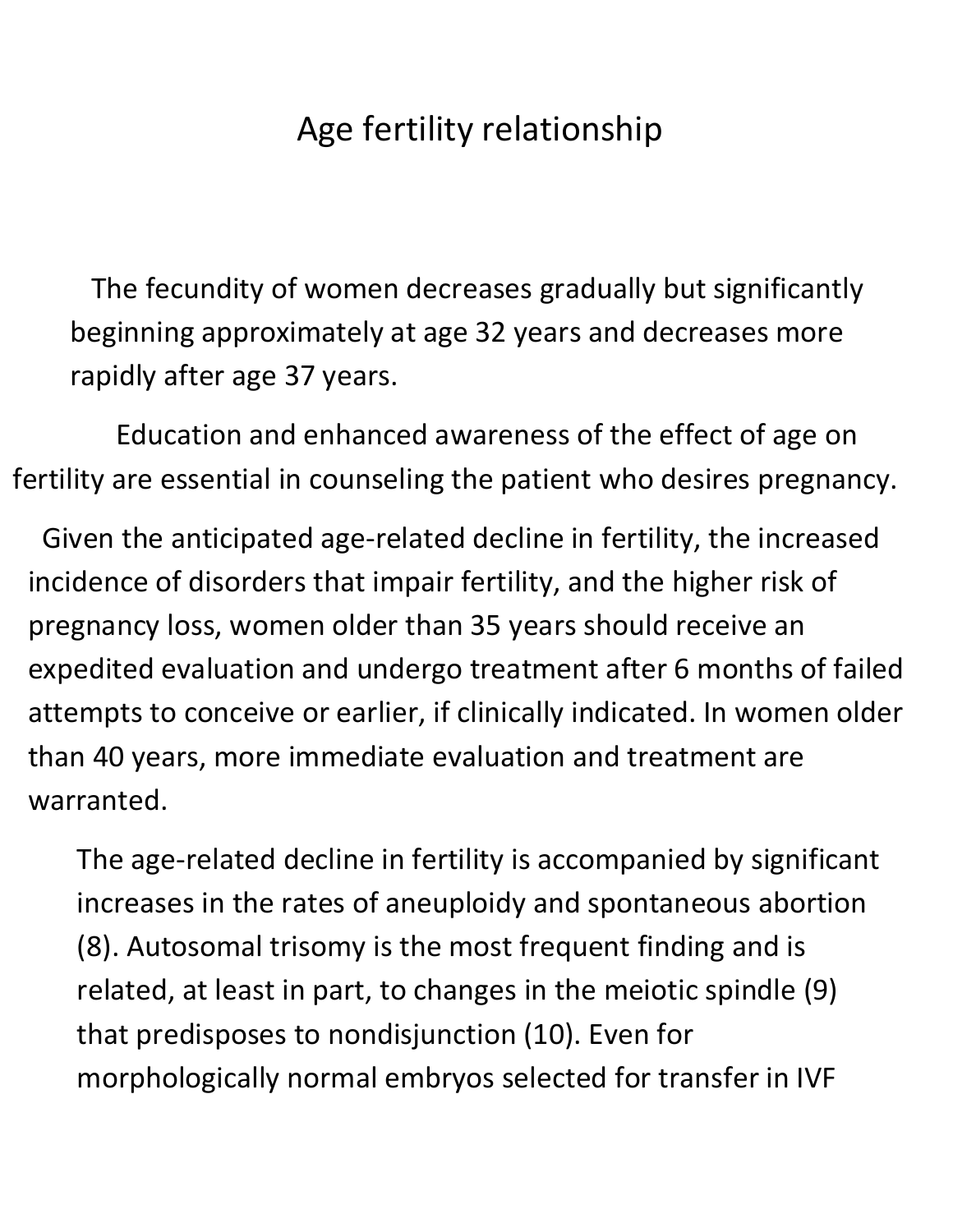cycles, the prevalence of aneuploidy is high in women of advanced maternal age (11). The fetal loss rate also is significantly increased, even after fetal heart rate motion is detected by transvaginal ultrasonography (12).

 Although 9.9% of women younger than 33 years who conceive during IVF with a fresh embryo transfer have a pregnancy loss after 7 weeks of gestation with fetal heart activity observed, the rates of miscarriage progressively increase from 11.4% for women aged 33–34 years to 13.7% for women aged 35–37 years, 19.8% for women aged 38–40 years, 29.9% for women aged 41–42 years, and 36.6% for women older than 42 years (12).

 These data are similar to the increased rates of miscarriage reported nationally with IVF, where the rate of miscarriage increased progressively with age, from 13% in women younger than 35 years to 54% in women aged 44 years or older (7).

 Therefore, given the anticipated age-related decline in fertility, the increased incidence of disorders that impair fertility, and an increased risk of pregnancy loss, women older than 35 years should receive an expedited evaluation and undergo treatment after 6 months of failed attempts to conceive or earlier, if clinically indicated.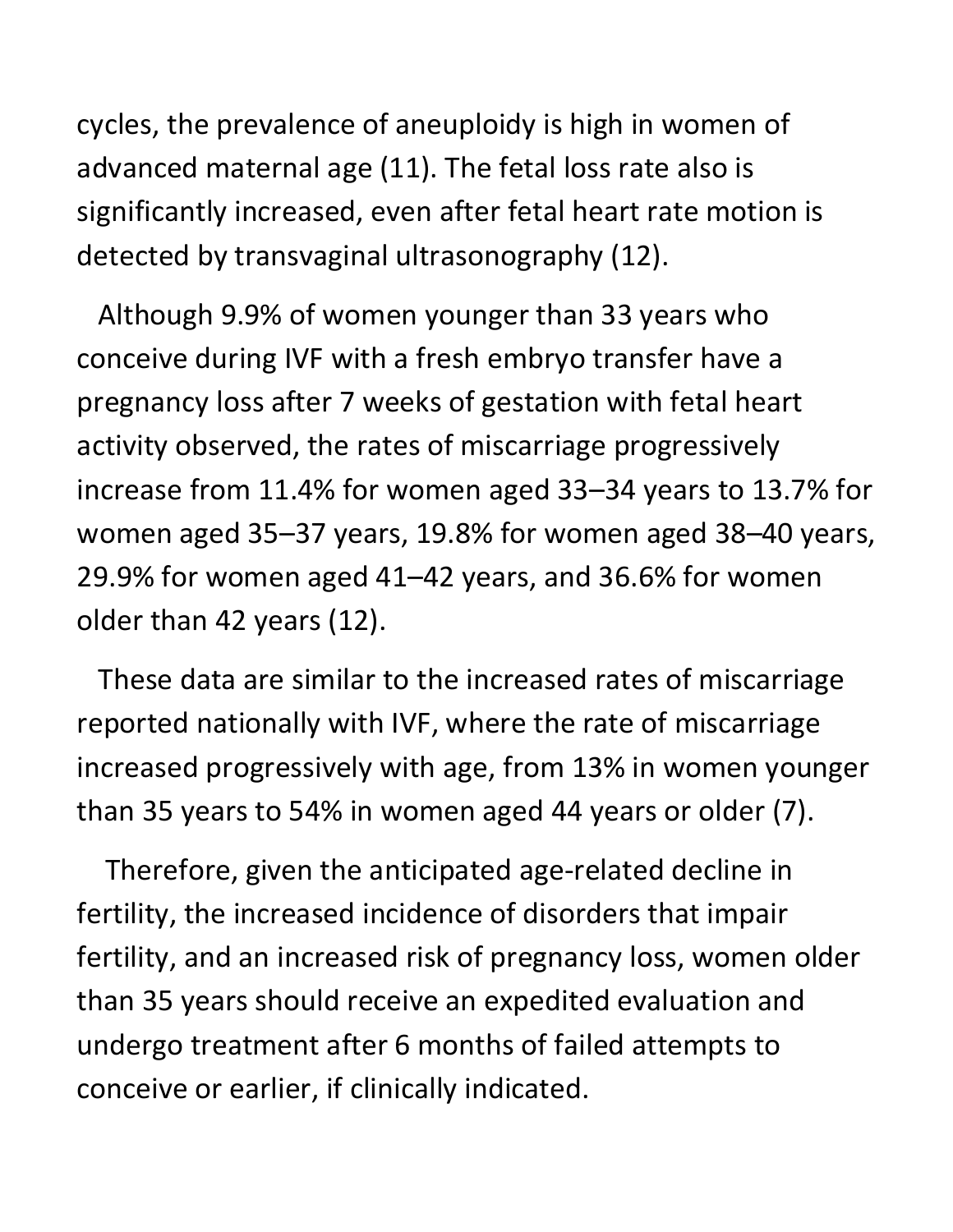The fecundity of women decreases during the reproductive years primarily because of continual oocyte atresia and becomes significantly compromised before the onset of perimenopausal menstrual irregularity.

Based on this conclusion, the American College of Obstetricians and Gynecologists and the American Society for Reproductive Medicine make the following recommendations:

 • Education and enhanced awareness of the effect of age on fertility is essential in counseling the patient who desires pregnancy.

• Women older than 35 years should receive expedited evaluation and treatment after 6 months of failed attempts to conceive or earlier, if clinically indicated.

• In women older than 40 years, immediate evaluation and treatment are warranted.

## **References**

1. Baker TG. A quantitative and cytological study of germ cells in human ovaries. Proc R Soc Lond B Biol Sci 1963;158:417–33.

2. Block E. Quantitative morphological investigations of the follicular system in women; variations at different ages. Acta Anat (Basel) 1952;14:108–23.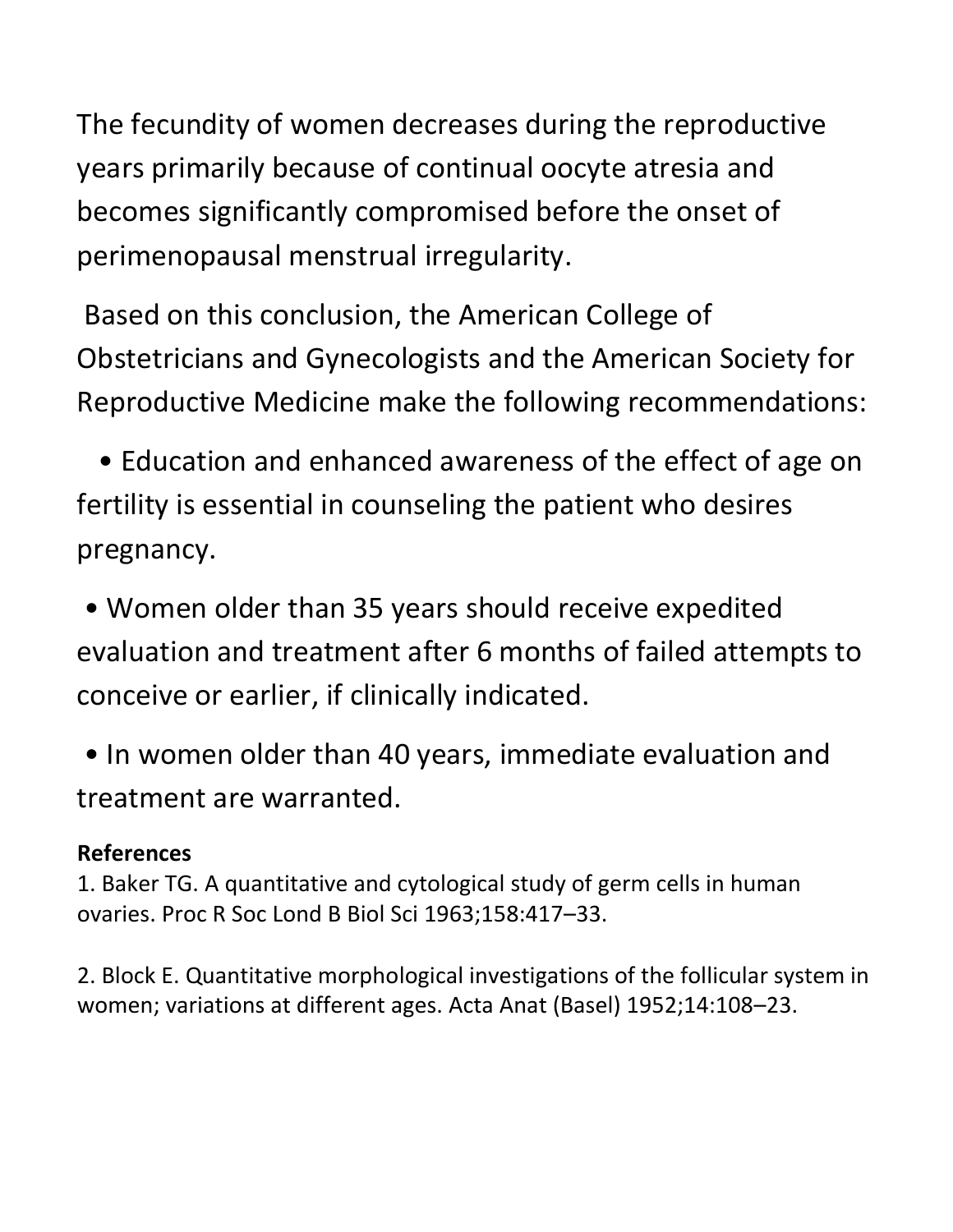3. Faddy MJ, Gosden RG, Gougeon A, Richardson SJ, Nelson JF.Accelerated disappearance of ovarian follicles in mid-life: implications for forecasting menopause. Hum Reprod 1992;7:1342–6.

4. Broekmans FJ, Kwee J, Hendriks DJ, Mol BW, Lambalk CB. A systematic review of tests predicting ovarian reserve and IVF outcome. Hum Reprod Update 2006;12:685–718.

5. Simpson JL. Genetic programming in ovarian development and oogenesis. In: Lobo RA, Kelsey J, Marcus R, editors. Menopause: biology and pathology. San Diego (CA): Academic Press; 2000. p. 77–94.

6. Schwartz D, Mayaux MJ. Female fecundity as a function of age: results of artificial insemination in 2193 nulliparous women with azoospermic husbands. Federation CECOS. N Engl J Med 1982;306:404–6.

7. Centers for Disease Control and Prevention, American Society for Reproductive Medicine Society for Assisted Reproductive Technology. 2010 assisted reproductive technology: fertility clinic success rates report. Atlanta (GA): CDC; 2012. Available at: http://www.cdc.gov/art/ART2010/PDFs/ART\_2010\_Clinic\_Report-Full.pdf. Retrieved September 13, 2013.

8. Balasch J, Gratacos E. Delayed childbearing: effects on fertility and the outcome of pregnancy. Curr Opin Obstet Gynecol 2012;24:187–93.

9. Battaglia DE, Goodwin P, Klein NA, Soules MR. Influence of maternal age on meiotic spindle assembly in oocytes from naturally cycling women. Hum Reprod 1996;11:2217–22.

10. Pellestor F, Andreo B, Arnal F, Humeau C, Demaille J. Maternal aging and chromosomal abnormalities: new data drawn from in vitro unfertilized human oocytes. Hum Genet 2003;112:195–203.